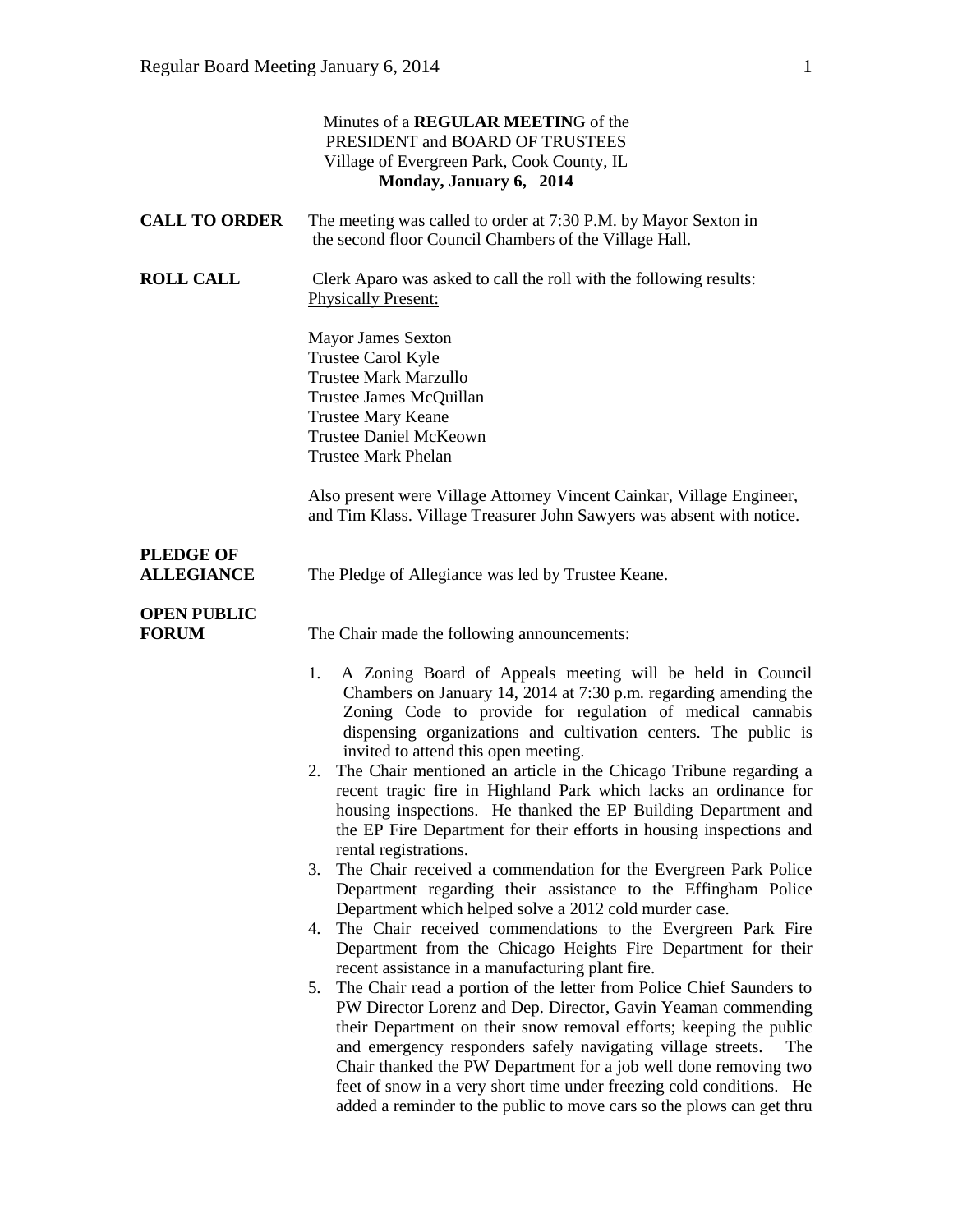|                                 | and ambulances and other emergency vehicles as needed. He<br>reminded everyone to check on their neighbors. He also took issue<br>with a reporter from ABC news that reported plowing had not been<br>done. The Chair noted he has contacted the reporter.<br>The Evergreen Park Candlelight Theater, "Big Broadcast" will take<br>6.<br>place on Saturday, January 11, 2014 at 7:00 p.m. at the Senior Center<br>9545 S. Homan. Information officer, Glenn Pinewski is producing<br>the broadcast.<br>The Village Hall will be closed on Monday, January 20, 2014 in<br>7.<br>observance of Dr. Martin Luther King Day and the Regular Board<br>meeting will be held on Tuesday, January 21, 201 at 7:30 p.m.<br>Trustee Kyle stated she is pleased to see how many people are using<br>8.<br>the snow hill at the new park.<br>9. CSX Update- the Illinois Commerce Commission is helping the<br>Village with recent railroad issues. |
|---------------------------------|-----------------------------------------------------------------------------------------------------------------------------------------------------------------------------------------------------------------------------------------------------------------------------------------------------------------------------------------------------------------------------------------------------------------------------------------------------------------------------------------------------------------------------------------------------------------------------------------------------------------------------------------------------------------------------------------------------------------------------------------------------------------------------------------------------------------------------------------------------------------------------------------------------------------------------------------|
| <b>OPEN</b><br><b>PUBLIC</b>    | NONE.                                                                                                                                                                                                                                                                                                                                                                                                                                                                                                                                                                                                                                                                                                                                                                                                                                                                                                                                   |
| <b>REGULAR</b><br><b>AGENDA</b> | Motion by Trustee Phelan second by Trustee McQuillan to waive the<br>reading of the minutes of the December 16, 2013 Regular Meeting of the<br>President and Board of Trustees and approved as presented was passed<br>by unanimous voice vote and so ordered by the Chair.                                                                                                                                                                                                                                                                                                                                                                                                                                                                                                                                                                                                                                                             |
| <b>PUBLIC</b><br><b>HEARING</b> | The Chair opened the public hearing at $7:35$ p.m. stating the purpose of<br>the hearing is to discuss the appropriation ordinance for the fiscal year<br>November 1, 2013 to October 31, 2014. The Chair explained the<br>ordinance reflects \$24,448,995 in the General Fund and<br>$$6,548,615$ in<br>the Sewer and Water and in the TIF Fund, \$1,989,000 for a total of \$32,<br>986,611. The Chair thanked Chairman of the Finance Committee,<br>Trustee Marzullo and the Village Attorney and Treasurer John Sawyers<br>and the department heads for their diligence in balancing the budget.<br>Trustee Marzullo thanked everyone for working as a team to achieve the<br>balanced budget. The Chair asked for any comments or questions from<br>the audience or the Board. With no one wishing to be heard and nothing<br>further to come before this meeting, the public hearing was closed at<br>7:38 p.m.                   |
| <b>RESOLUTION</b><br>NO. 5-2014 | Motion by Trustee Marzullo second by Trustee McKeown to approve<br><b>Resolution NO. 5-2014</b> with expenditures of the General Corporate<br>Fund of \$981,975.34 and \$76,876.62 in the Sewer and Water Fund<br>and \$6,676.88 in the $95th$ Street TIF Fund, and \$6,619.35 in the Capital<br>Improvement Fund, and the Street Bond Fund, \$ 21,500.00 for a total of<br>Upon roll call, voting YES: Trustees Kyle, Marzullo,<br>\$1,093,648.19.<br>McQuillan, Keane, McKeown and Phelan; voting NO: NONE. The<br>motion was passed and so ordered by the Chair.                                                                                                                                                                                                                                                                                                                                                                     |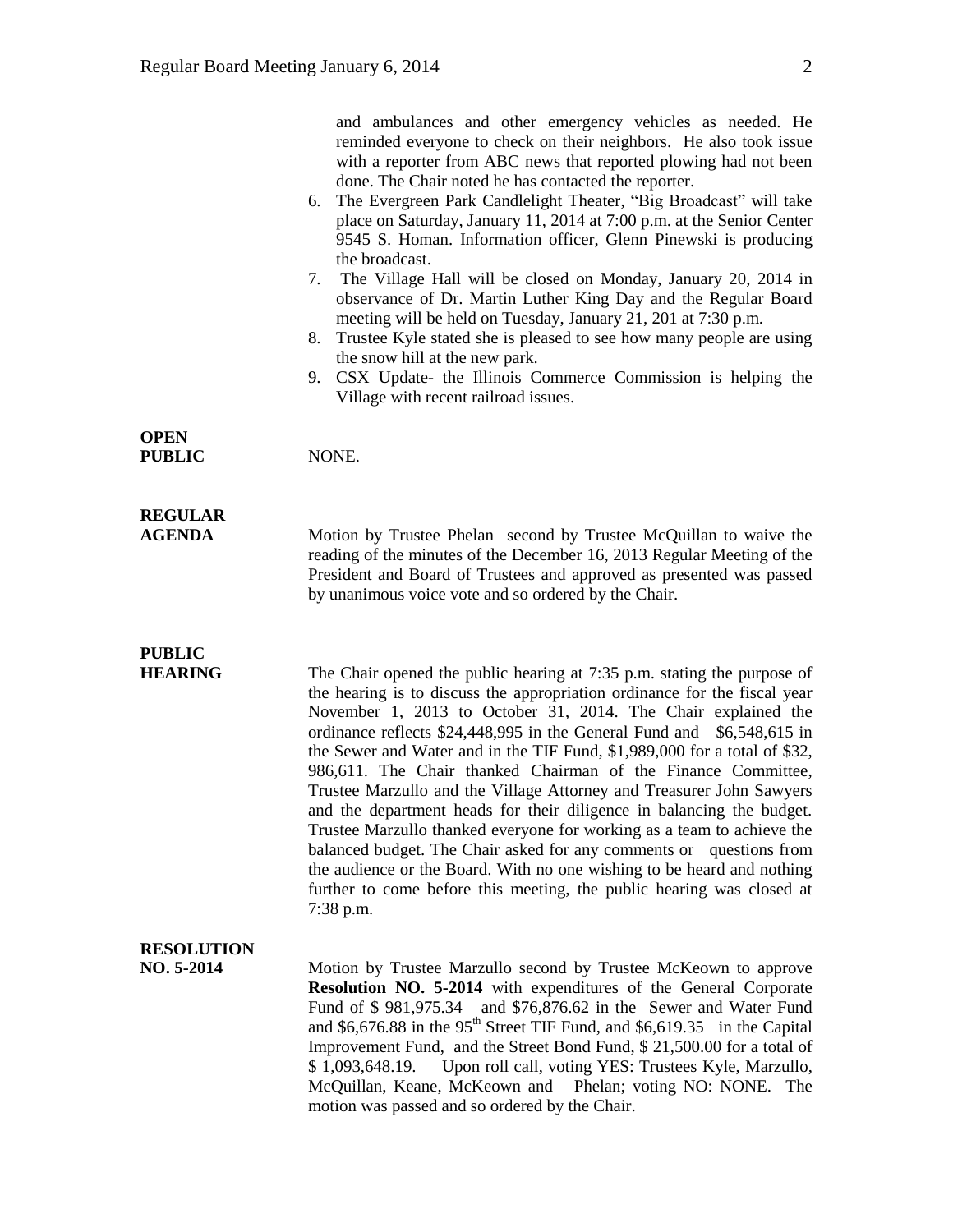| <b>WATER</b><br><b>COLLECTORS</b><br><b>REPORT</b><br><b>VILLAGE</b> | Motion by Trustee Kyle second by Trustee Phelan to approve the Water<br>Collector's report for December 2013 for information and file in the<br>amount of \$713,728.89. The motion was passed by unanimous voice<br>vote and so ordered by the Chair.                                                                                                                                                                                                                                                                                                                              |
|----------------------------------------------------------------------|------------------------------------------------------------------------------------------------------------------------------------------------------------------------------------------------------------------------------------------------------------------------------------------------------------------------------------------------------------------------------------------------------------------------------------------------------------------------------------------------------------------------------------------------------------------------------------|
| <b>COLLECTORS</b><br><b>REPORT</b>                                   | Motion by Trustee Phelan second by Trustee Kyle to approve the<br>Village Collector's report for December 2013 for information and file in<br>the amount of $$1,653,963.68$ the motion was passed by unanimous voice<br>vote and so ordered by the Chair.                                                                                                                                                                                                                                                                                                                          |
| <b>BUSINESS</b><br><b>LICENSE</b>                                    | Motion by Trustee Marzullo second by Trustee McQuillan to approve the<br>business license regulation certificate for <b>Computer Services</b> , USA, to<br>operate a computer repair business located at 3550 W. 95 <sup>th</sup> Street.<br>Trustee Marzullo noted the new owners are residents and taking over the<br>computer business. Upon roll call, voting YES: Trustees Marzullo,<br>McQuillan, Keane, McKeown, Phelan and Kyle; voting NO: NONE.<br>The motion was passed and so ordered by the Chair.                                                                    |
| <b>ORDINANCE</b><br>NO. 1-2014                                       | Motion by Trustee Marzullo second by Trustee Keane to approve<br><b>ORDINANCE NO. 1-2014, "AN ORDINANCE PROVIDING FOR</b><br>AN APPROPRIATION FOR CORPORATE PURPOSES FOR THE<br>FISCAL YEAR BEGINNING NOVEMBER 1, 2013 AND ENDING<br>OCTOBER 31, 2014 FOR THE VILLAGE OF EVERGREEN<br>PARK." Upon roll call, voting YES: Trustees McQuillan, Keane,<br>McKeown, Phelan, Kyle and Marzullo; voting NO: NONE. The motion<br>was passed and so ordered by the Chair.                                                                                                                  |
| <b>ORDINANCE</b><br>NO. 2-2014                                       | Motion by Trustee Kyle second by Trustee McQuillan to approve<br>ORDINANCE NO. 2-2014, "AN ORDINANCE APPROVING A<br>REAL ESTATE SALE CONTRACT FOR THE PURCHASE OF<br>$95^{\text{TH}}$<br>PROPERTY LOCATED AT 2955<br><b>WEST</b><br><b>STREET,</b><br><b>EVERGREEN PARK, ILLINOIS."</b> The Chair noted the property was<br>purchased for \$400,000 and there is an interested party as a potential<br>buyer. Upon roll call, voting YES: Trustees Keane, McKeown, Phelan,<br>Kyle, Marzullo and McQuillan; voting NO: NONE. The motion was<br>passed and so ordered by the Chair. |
| <b>RESOLUTION</b><br>NO. 1-2014                                      | Motion by Trustee Marzullo second by Trustee McKeown to approve<br>Resolution No. 1-2014, "A RESOLUTION AUTHORIZING A<br>MORATORIUM ON THE ESTABLISHMENT OF MEDICAL<br>CANNABIS FACILITES AND /OR THE ISSUANCE<br>OF<br><b>BUILDING</b><br><b>PERMITS</b><br>OR<br><b>ZONING</b><br><b>CERTIFCATES</b><br>OF<br>COMPLAINCE FOR CONSTRUCTION OR OERATION<br>OF<br><b>SUCH USES IN THE VILLAGE OF EVERGREEN PARK." Upon</b>                                                                                                                                                          |